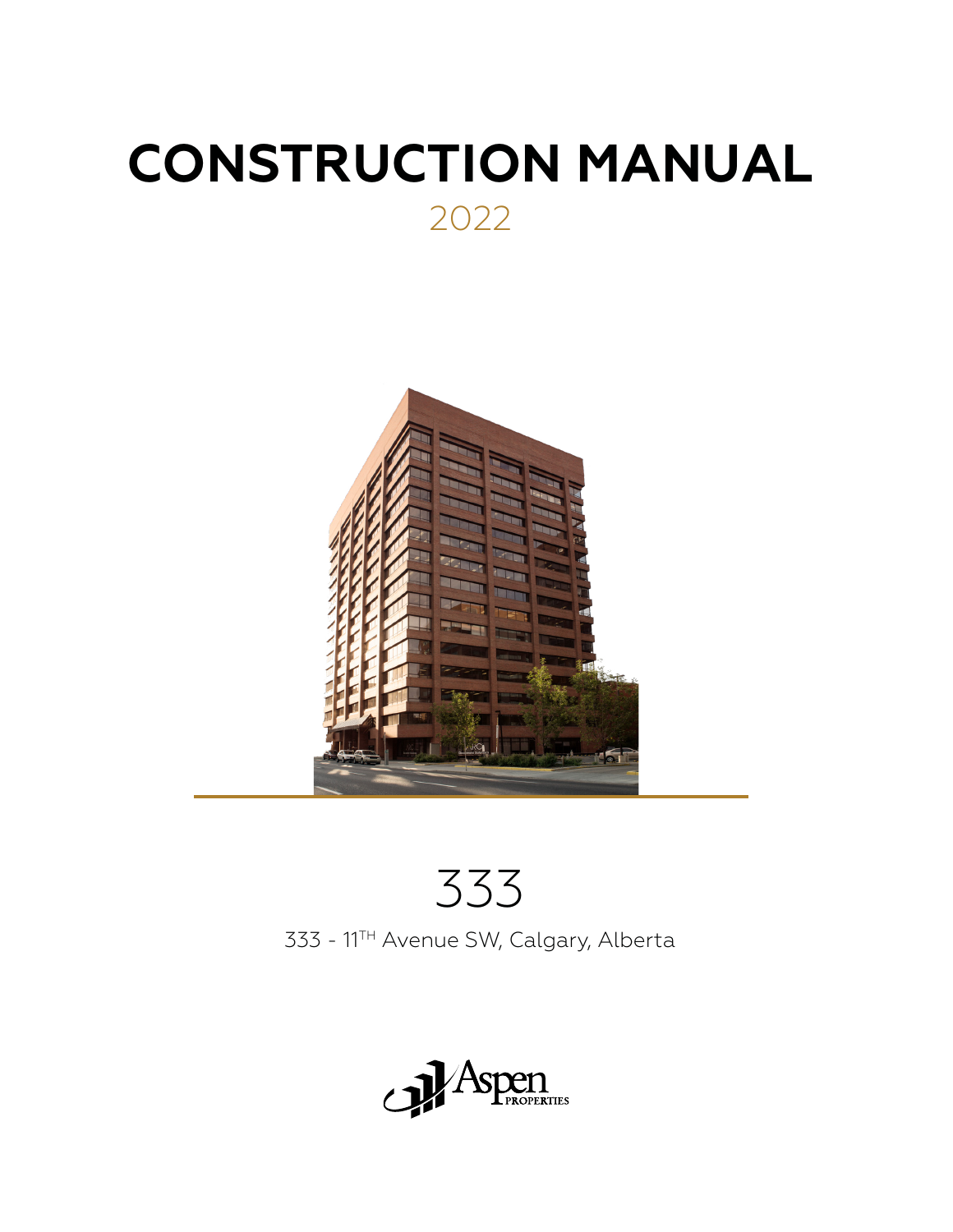The "Construction Rules and Regulations" developed for 333-11<sup>th</sup> Avenue is an extensive summary of information necessary for tenants and contractors undertaking construction work in the premises. Aspen Properties  $(333 - 11<sup>th</sup>$  Ave GP Inc.). (the "Landlord") requires that a copy of this document is included with Tenant Tender Packages and a second copy is posted on the job site. All Contractors are required to comply with the regulations set forth. Failure to do so will result in removal from the premises, delays to the project and additional costs.

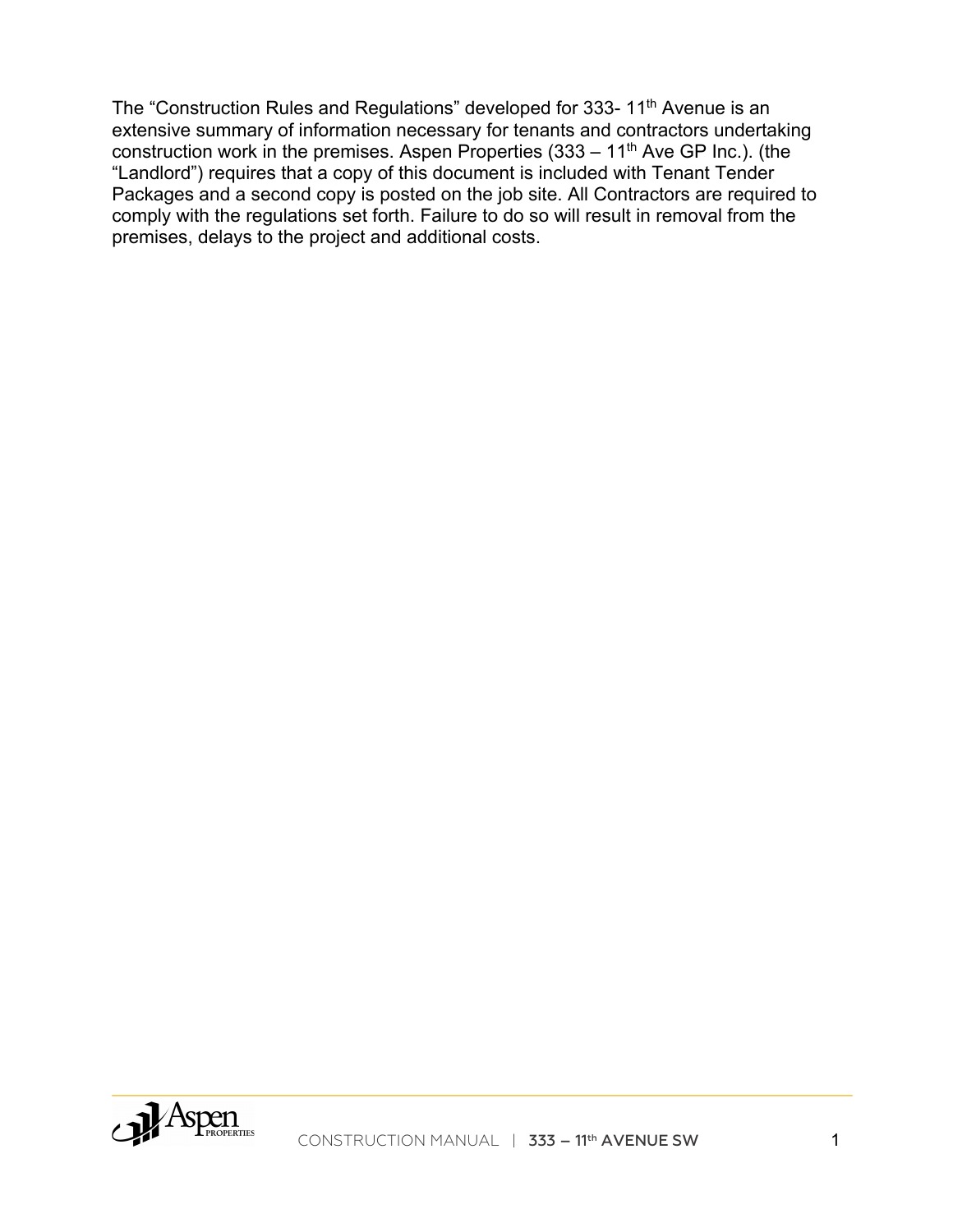## INTRODUCTION

This manual has been prepared to introduce tenants and contractors to the **Aspen Property Management Ltd.** design, systems and Building Regulations for 333 - 11<sup>th</sup> Avenue in order to assist in the design and construction of the leased premises. The manual is to be read in conjunction with the building lease document. In the event of any conflict between this manual and the lease, the provision of the lease or any other specific written agreements between the Landlord and Tenant shall prevail.

The Landlord reserves the right, from time to time, to add or amend the information, procedures and regulations contained herein. Any such additions or amendments will affect any construction work undertaken after the addition or amendment has been issued.

#### **GENERAL INFORMATION**

#### **APPROVAL FOR CONSTRUCTION**

The Landlord will appoint a Property Manager who will guide and assist the Tenant throughout the construction and renovation and will act as a point of contact within the Landlord's organization. All questions, comments and submissions are to be addressed to:

> **Aspen Properties (333 – 11th Ave GP Inc.)** Suite 1800,  $140 - 4^{\text{th}}$  Avenue SW Calgary, Alberta T2P 3N3 Phone: 403-216-2660 Fax: 403-216-2661 Email: reception@aspenproperties.ca

## BUILDING HOURS

**333- 11th Avenue SW is open to the public Monday to Friday from 7:00 a.m. to 6:00 p.m. Property Management Office**

**Monday to Friday:** 8:00 a.m. to 5:00 p.m. **Saturday – Sunday and Statutory Holidays:** Closed

During certain times of the year, holiday hours are in effect and work will be affected accordingly. Please consult with Aspen Property Management for further details.

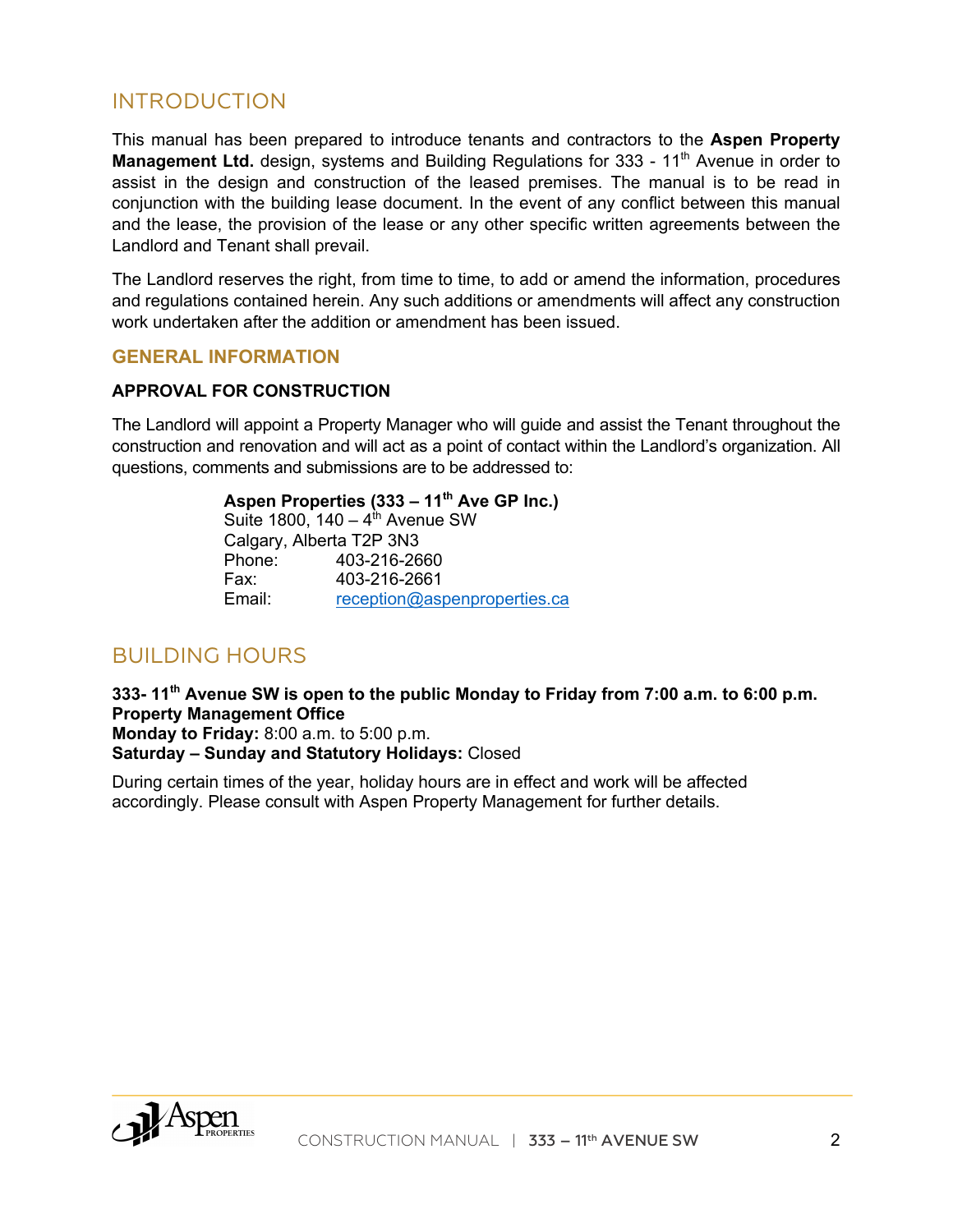# CONSTRUCTION RULES & REGULATIONS

#### Approval for Construction

#### **No construction may commence without:**

- Approval of demolition drawings by the Landlord and a valid Demolition Permit issued by the City of Calgary
- Written approval from property management of submitted architectural, mechanical, structural, and electrical drawings*. (Refer to Schedule A- Tenant Design and Working Drawings)* A PDF file must be provided to the Landlord containing the approved, as built design.
- Obtaining a City of Calgary Building Permit and supplying a copy to the Landlord.
	- Design and construction work must comply with all applicable City of Calgary by-laws. The tenant/contractor must obtain all necessary permits and approvals from the appropriate government authorities before construction begins within the premises. A copy of all permits must be delivered to the Landlord. The tenant/contractor must immediately correct any work, which does not meet with the approval of the building inspector, even though the drawings may have been reviewed previously by the appropriate government authorities and the Landlord. Any revisions to the reviewed drawings requested by such authorities must be brought to the attention of the Landlord immediately. Should the tenant/contractor unduly delay the required corrections, the Landlord may make the corrections at the tenant's/contractor's expense.
- Providing a copy of liability insurance meeting the following requirements;
	- 1. Certificate Holder: Aspen Properties (333-  $11<sup>th</sup>$  Ave GP Inc.), 1800, 140  $4<sup>th</sup>$  Ave SW, Calgary, Alberta T2P 3H9
	- 2. A copy of liability insurance naming, Aspen Properties (333-11<sup>th</sup> Ave GP Inc.)., PSPIB-RE Partners Inc., Aspen Properties Partnership 6, Aspen Property Management Ltd., and, GMI Servicing Inc. additional named insured for the year ahead.
	- 3. Comprehensive general liability insurance for not less than \$5,000,000.00 for death or injury to one or more persons and for property damage for each occurrence. We will accept general liability in addition to Umbrella Insurance, so long as the total amount is equal to \$5,000,000.00.
	- 4. The certificate is to contain a waiver of subrogation against Aspen Properties  $(333 11<sup>th</sup> Ave)$ GP Inc.), GP Inc. and Aspen Property Management Ltd.;
	- 5. Certificate is to contain confirmation that the insurer will provide the Certificate Holder with 30 days' notice of cancellation of the policy or of any material change in the policy; and
	- 6. Provide evidence of WCB registration and proof the account is in good standing for all trades accessing site.
	- 7. Providing the Landlord, a list of all subtrades including contact names and phone numbers along with a copy of a Prime Contractor letter.
	- 8. Completed Security Clearance authorized by Aspen Property Management and/or fire impairments as needed.

*Contractors starting construction prior to the above, or not adhering to the following methods or procedures, will be removed from the job site at the discretion of the Landlord. All plans submitted are subject to peer review by base building engineers/consultants. Additional fees may apply.*

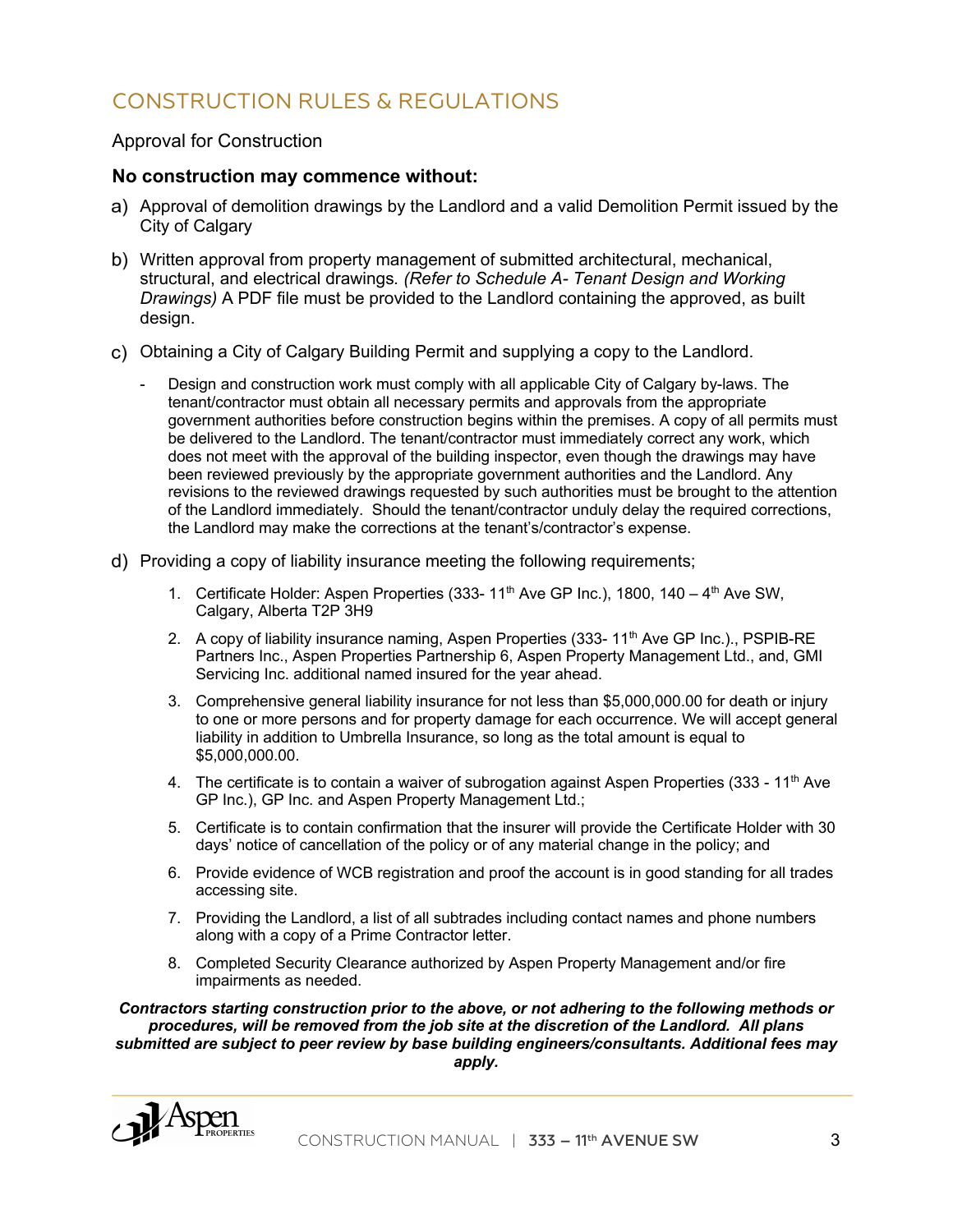# GENERAL CONSTRUCTION NOTES

- The contractor is required to provide walk-off mats at entrances to the site to prevent debris and drywall dust from being tracked into corridors, elevators or common areas. Provisions to be made for mopping and cleaning. The contractor is responsible for any cleaning charges.
- b) Install only hardware compatible with the Base Building standard and key entrance door and all internal doors to the Base Building master and sub-keying system. Contact Aspen Property Management for more information.
- For the duration of construction, filter material must be fastened to the return air grills at duct shafts and on radiation and perimeter cabinet grills. Filter material is to be maintained and must be removed when construction is completed.
- If any HVAC systems are contaminated with construction dust or debris, determined by the Landlord's representatives, the contractor will be responsible for the costs the Landlord incurs to remedy. Contact the Chief Building Engineer for further information.
- If the Landlord approved renovation plans include the painting of the perimeter HVAC cabinets, all removable parts must be removed and painted separately and not reinstalled until dry.
- All stairwell doors must remain closed.
- For base building design specifications please contact Aspen Property Management

## **SECURITY**

Security, Building Operations and Aspen Property Management will enforce compliance with all Construction Rules and Regulations.

- a) Building security will not provide site access without an authorized Security Clearance.
- The tenant is responsible for providing its contractors access to the Premises. A Permit must be posted inside the work space at all times.
- All sub-trades and material suppliers must sign in at the concierge desk upon arrival and sign out on departure.
- Appropriate identification is required to sign out building keys. Accepted Identification: Driver's License, Major Credit Cards, Bank Cards, and Employee ID Cards. Business Cards, Retailer/ Membership Cards and Alberta Health Care Cards are not accepted. Any cost incurred by the Landlord for lost keys are the responsibility of the Contractor who signed them out.
- The tenant/contractor is fully responsible for the physical security of the leased premises and the contents therein throughout the construction period. If access to neighbouring tenant's premises is required for coring etc., the tenant has the right to request Security. The tenant completing the work will be responsible for the additional security charges incurred.
- f) The Landlord is not responsible for tools or materials left on site.

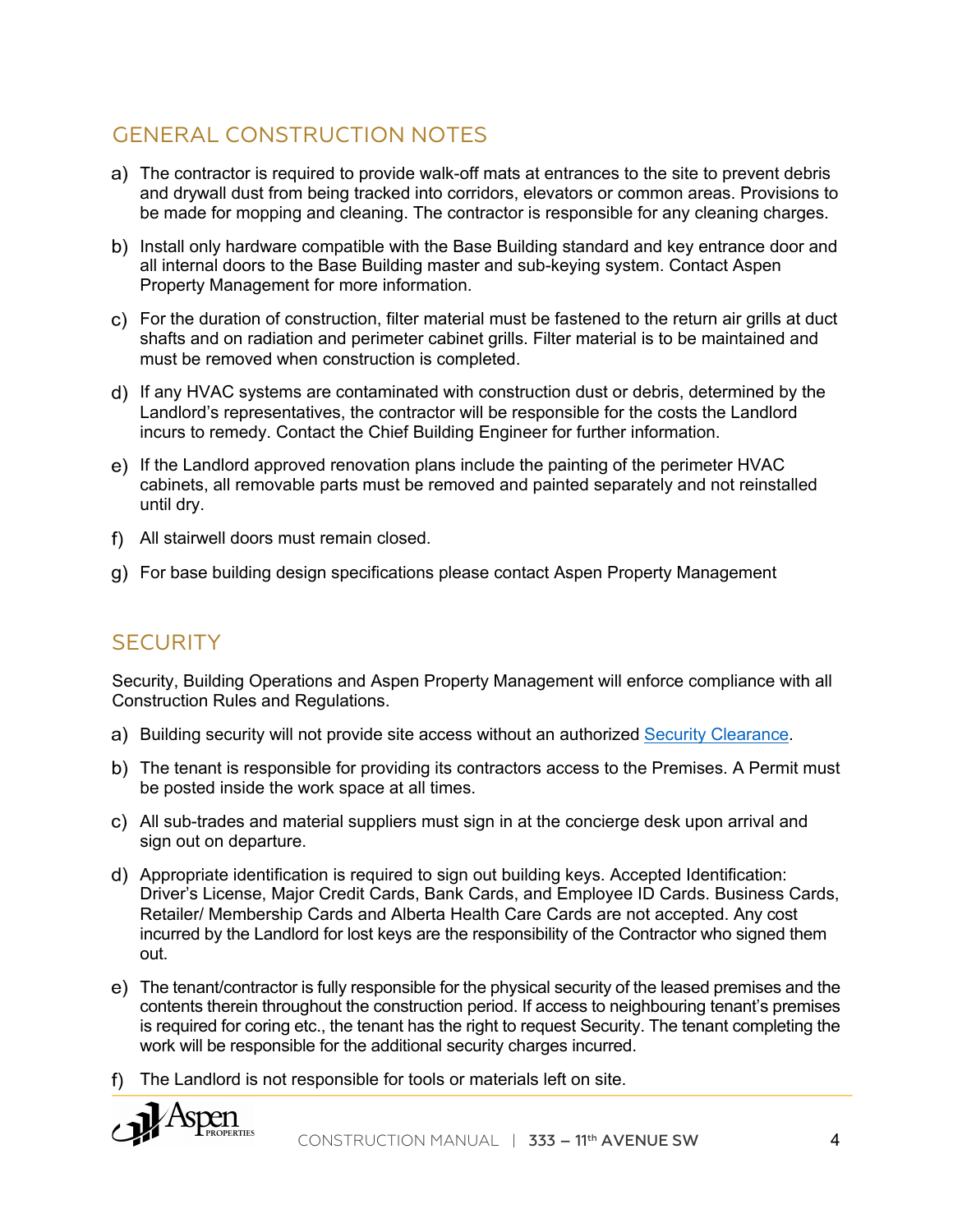In the event of a dispute, contact the Landlord or Landlord's agent. Unresolved issues will be forwarded to the Property Manager for resolution.

# LOADING DOCK PROCEDURES

- **Parking in the Loading area is not permitted.** Unload and remove vehicles promptly. Leaving vehicles in the loading area for extended periods will not be tolerated and are subject to towing and ticketing. All deliveries must be made through the designated loading area and designated freight elevator only. Contractors are to receive their own deliveries. The Landlord's staff will not sign for any deliveries to site. An elevator booking form sent to Aspen Property Management is required; authorization will be confirmed and then coordinated through Security.
- b) Contractors must supply their own carts. Only clean, soft rubber wheeled units are permitted. No pallet jacks with heavy loads are permitted on tiled floors.
- Any repairs or cleaning required to the property as a result of Tenant/Contractor deliveries will be made by the Landlord at the Tenant's/Contractors expense. Contractors are responsible for the disposal of any packing material, such as pallets, crates, etc.
- Moving of debris and construction materials is only permitted after normal business hours.

## FREIGHT ELEVATOR USE

- a) Submit an Elevator Booking Request to Aspen Property Management at least 2 business days in advance of required use. Contractors must sign in and out with Security for Elevator access.
- An elevator may be available for use during office hours however; prior approval will be required from property management and/or operations. With prior arrangements, the freight elevator can be locked off on weekends and weekday evenings.
- Aspen Security or Building Operation's will inspect the elevator when the contractor is finished. Elevators must be cleaned and damage free when returned to service. Cost to repair or clean will be charged back to the tenant.
- Do not prop elevator doors open or force them closed. Damage caused by improper elevator use is the responsibility of the Contractor. Contractors found blocking off the freight elevator during regular business hours will be removed from site.

#### **Freight Elevator Dimensions: Door Opening 42" Interior: 80" W X 65" D X 95" H**

## HOURS OF WORK (NOISY OR ODOROUS WORK)

- Core drilling, hammer drilling, table saws, power actuated tools and other work of a noisy, dusty, or vibrant nature must be done after building hours. The Landlord is not responsible for any overtime charges relating to required after-hours work.
- Absolutely **no noise or fume generating construction is to occur within the buildings between 6:00a.m. to 6:00 p.m. without the Landlord's prior written consent**. Any contractor found not abiding by the above-noted hours of construction will be stopped and removed from the Building.

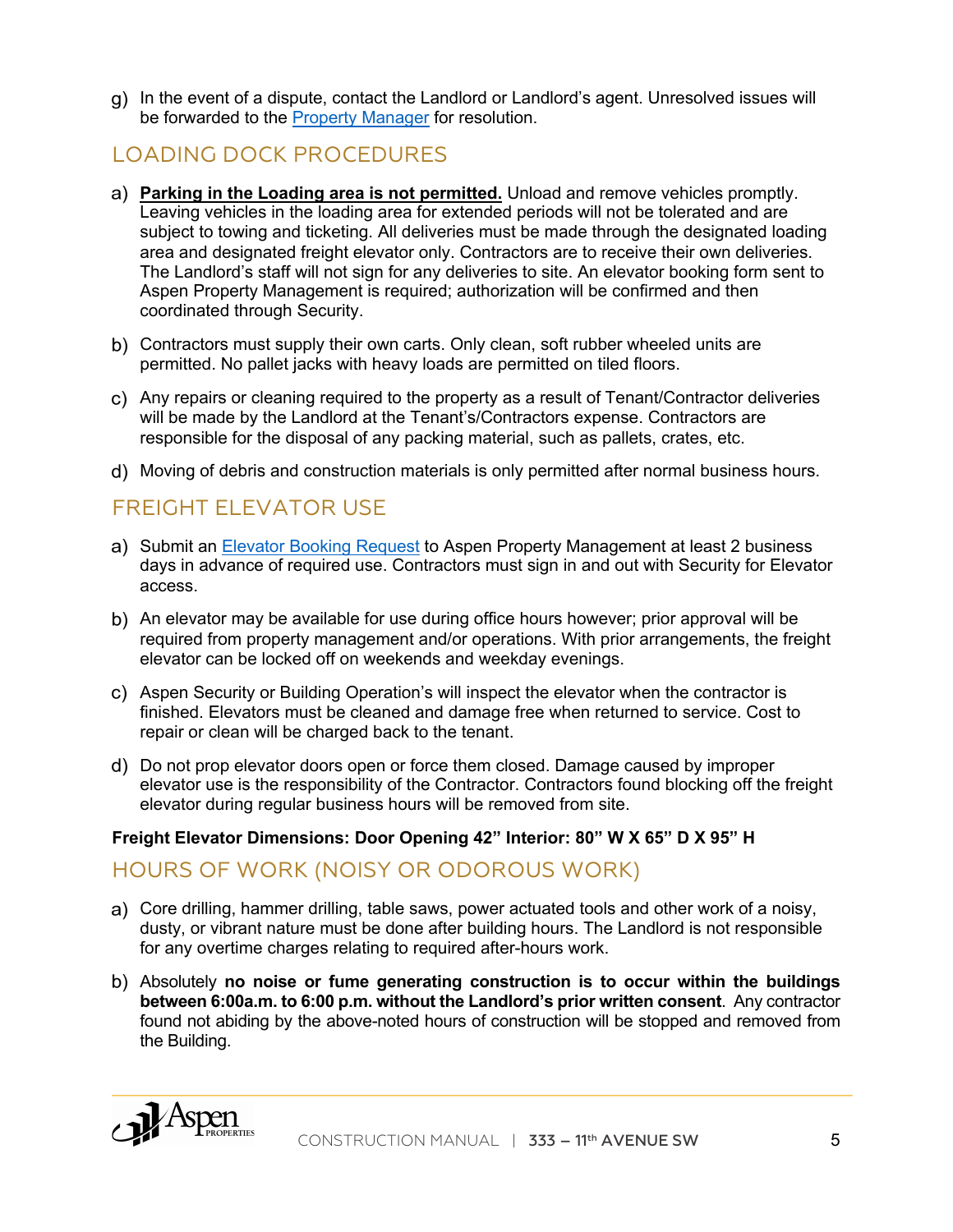- Work that interferes with other tenants or results in tenant complaints will be stopped immediately.
- Noisy or odorous work migrating to occupied areas that result in tenant complaints will be stopped.
- Radios are not permitted on the job site. Exception: hand-held two-way radios for voice communication.
- Odorous materials such as oil base paints spray applied finishes etc. must be applied after building hours. Provisions must be made for adequate ventilation to ensure safe working conditions. Ensure that lingering odors are cleared prior to the commencement of the next regular business day. Limited amounts of latex paint may be used during regular building hours.
- Painting, wall covering, or flooring installations are not allowed in common areas during building hours, without prior approval.
- h) No smoking is allowed at any time on construction sites, smoking is permitted only in designated areas.

## GARBAGE DISPOSAL

**Removal of garbage and construction debris generated by the work of a tenant's contractor will be the total responsibility of the contractor, subject to the waste removal and recycling program of the Building.**

- The building's garbage bins cannot be used for disposal of construction materials.
- b) If space is available, the Landlord may provide a location for a contractor bin. Contact Aspen Property Management for further information.
- c) Keep the area around bins in a clean and tidy condition at all times.
- Removal of garbage and construction debris via bins or trucks is only permitted after hours. Garbage should only be moved in the freight elevator and through the freight corridors.
- Do not leave garbage in common areas, emergency exits, fire lanes, near building entries and or near utility services.

## RECOMMENDED WASTE DIVERSION METHODS

Courtesy of the National Institute of Building Sciences

There are a variety of ways a contractor can divert construction waste and demolition debris at the jobsite the following general practices are common:

- 1. 10-12% of a project's construction waste stream can be cardboard. While protecting new materials is necessary, the contractor can direct subcontractors and suppliers to reduce extraneous packing. Other tactics include:
	- $\circ$  Purchase materials in bulk where possible to avoid individual packaging.
	- o Use returnable containers and packing materials.

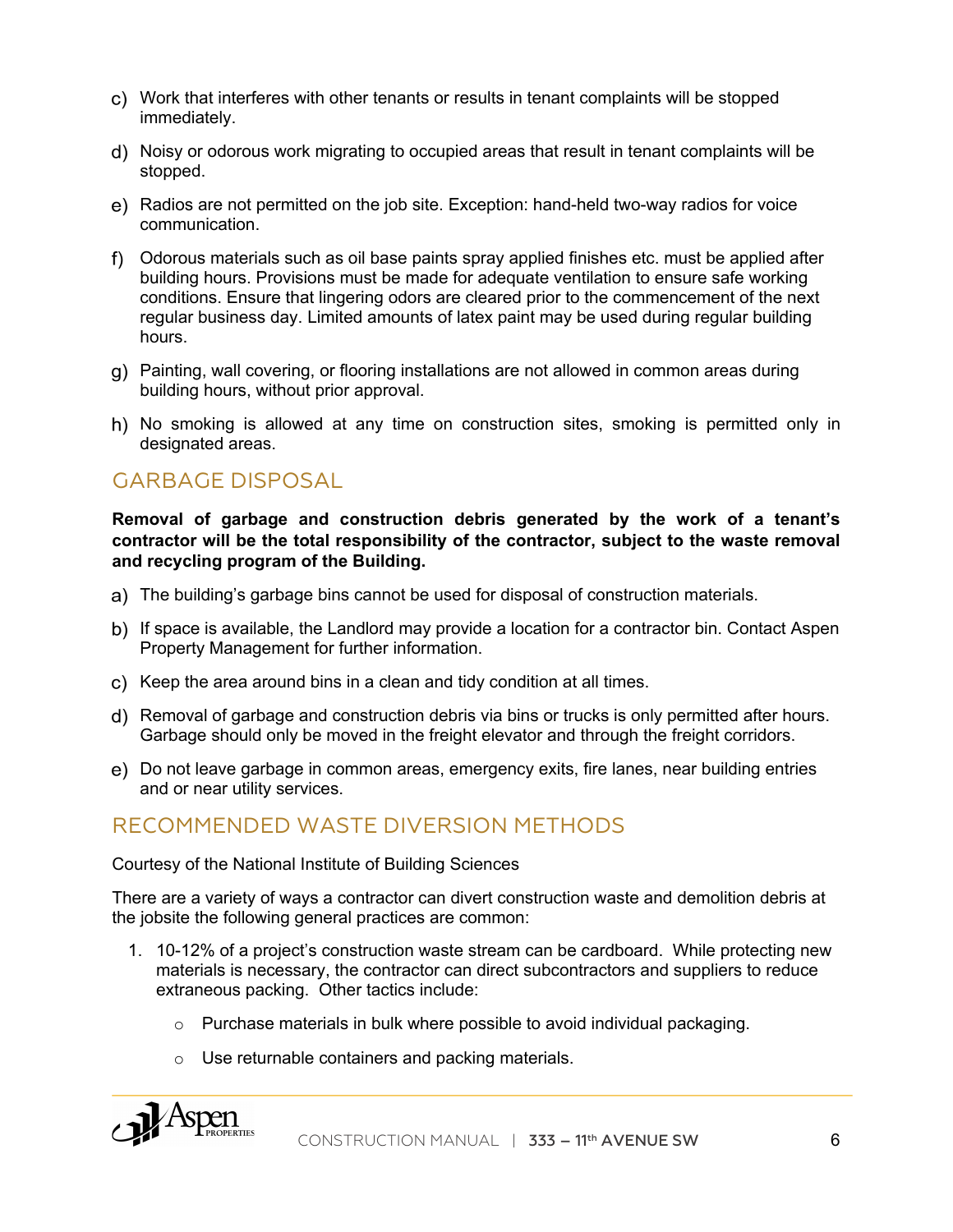- $\circ$  Re-use non-returnable containers on the jobsite to the maximum extent possible.
- 2. Use scrap in lieu of cutting full new materials. Direct subcontractors and trades to collect and keep scrap at cutting and fabrication locations. Collect paint and liquids from almostempty containers. Avoid disposing of useable materials simply because there is not enough in one container to finish a job.
- 3. For materials that are heated, mixed, exposed to environmental conditions or otherwise subject to spoilage, limit preparation to quantities which can be installed within their expiration times. Working in smaller batches reduces the necessity to throw out expired or spoiled materials. Ensure volatile materials, and materials that degrade when exposed to heat, cold or moisture are protected from spoilage and not wasted.
- 4. Establish a return or buy-back arrangement with suppliers.
- 5. Prior to demolition, salvage as much material as possible. Windows, doors, wood flooring, cabinetry, millwork, plumbing fixtures, and mechanical equipment anything that can be detached and removed can often be re-purposed. When developing the Waste Management Plan, identify the most valuable and accessible materials to optimize application of resources.
- 6. Concrete and masonry is recyclable. Some waste haulers will accept comingled concrete for recycling. Where concrete must be separated, plan for a concrete bin at the site.
- 7. Structural steel and most metals have resale value; plan to sell these materials and use the funds to offset project costs. All metals are recyclable even if they hold no scrap value. Plan to recycle all metal that cannot be sold.
- 8. Unused, or used but serviceable materials can be sold to architectural salvage or used materials retail outlets. Donations to a non-profit organization (such as Habitat for Humanity's Re-Store) are often tax-deductible. Current recycling/waste diversion methods used by landlords should be used.

## COMMON AREAS

- For Tenant construction work, confine all construction materials, store fixtures, tools etc. within the Tenant space.
- Contractors performing work on behalf of the Landlord in common areas, are to store materials, fixtures, tools etc. in an area designated by the Landlord.
- No tenant work is allowed in the Common Areas of the building without prior written approval.
- The contractor is responsible for protecting all public areas affected by tenant construction. Immediately repairing any damage as it occurs to the satisfaction of the Landlord. If necessary, the Landlord will make repairs at the tenant's/contractor's expense.
- No material or debris are to be kept in public corridors or lobbies at any time. Material found will be removed and disposed of by the Landlord at the tenant's expense.
- f) The Contractor is responsible for wrapping or otherwise protecting the existing tenant entrance doors from damage. Failure to protect frames in advance of tenant construction may result in repair or painting charges at the tenant's expense.

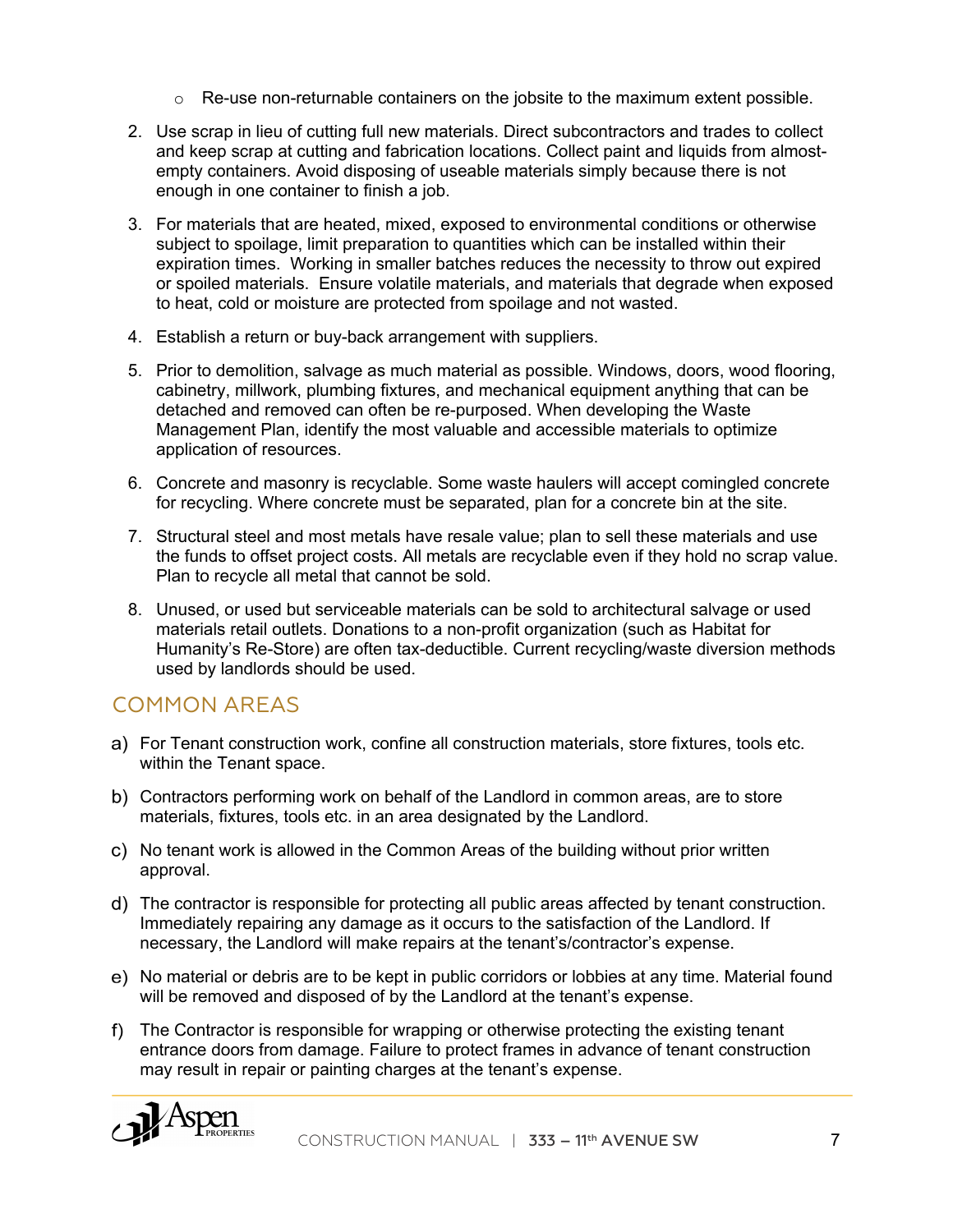- Tenant contractors are permitted to use the designated building washrooms; however, plumbing fixtures cannot be used for cleaning tools, brushes, etc., nor for dumping mud, solvents, paints, etc., and must be well maintained. Repair and cleaning charges arising from misuse are a Tenant responsibility.
- h) Any common corridor vinyl wall coverings affected by construction, must be removed from corner to corner and new vinyl to match the existing installed. If the existing vinyl is no longer available, an alternate must be provided for approval by the Landlord. All costs associated with this work are at the tenant's expense.
- i) Provide walk-off mats at entrances to the site to prevent debris and drywall dust from being tracked into corridors or common areas.

# X-RAY, CORING, CUTTING AND CHIPPING

- All x-raying, coring, cutting and chipping requires prior approval from the Landlord. If such work is deemed necessary and acceptable to the Landlord and the Landlord's Structural Engineers, x-ray and drilling etc. shall be carried out after regular building hours by the tenant's contractor at the tenant's cost.
- b) Provide a drawing showing the location and size of the proposed opening(s). Drawing shall be submitted to the base building Structural Engineer for structural review and comment prior to any further action. Contact names and phone numbers are listed at the end of this document.
- Contractors are responsible for all fees associated with reviews by the Structural Consultant. Contact the Base Building Structural Consultant for Fee Schedule. Depending on the complexity of the coring, cutting or chipping, periodic site inspections by the Structural Consultant may also be required.
- Make arrangements with the Operations Manager / Property Management prior to x-raying, to ensure public safety. *A minimum of 3 business days notice is required prior to coring as well as prior to completing any hookups after coring is complete.*
- All slab penetrations must be fire stopped and water sealed to maintain the integrity of the slab.
- f) The tenant and tenant's contractor assume all risks in coring, cutting, drilling or chipping the floor slab. The Landlord, at the tenant's expense, will repair structural elements or cast in slab services damaged by the contractor.
- Slab cutting will be by wet saw method only. Saw cutting will require the erection of scaffolding on the floor below to assist in the removal of the concrete pieces. Wet or dry based on Operations Manager's recommendations and approval.

**Should the x-ray & coring procedures not have been followed by the tenant and the necessary approvals not have been obtained, the Tenant must bear any and all expenses associated with the following:**

- **1. Determination if the integrity of the structure has been compromised;**
- **2. Design by Structural Engineer of any remedial measures necessary to restore structural integrity through a method of external reinforcement;**

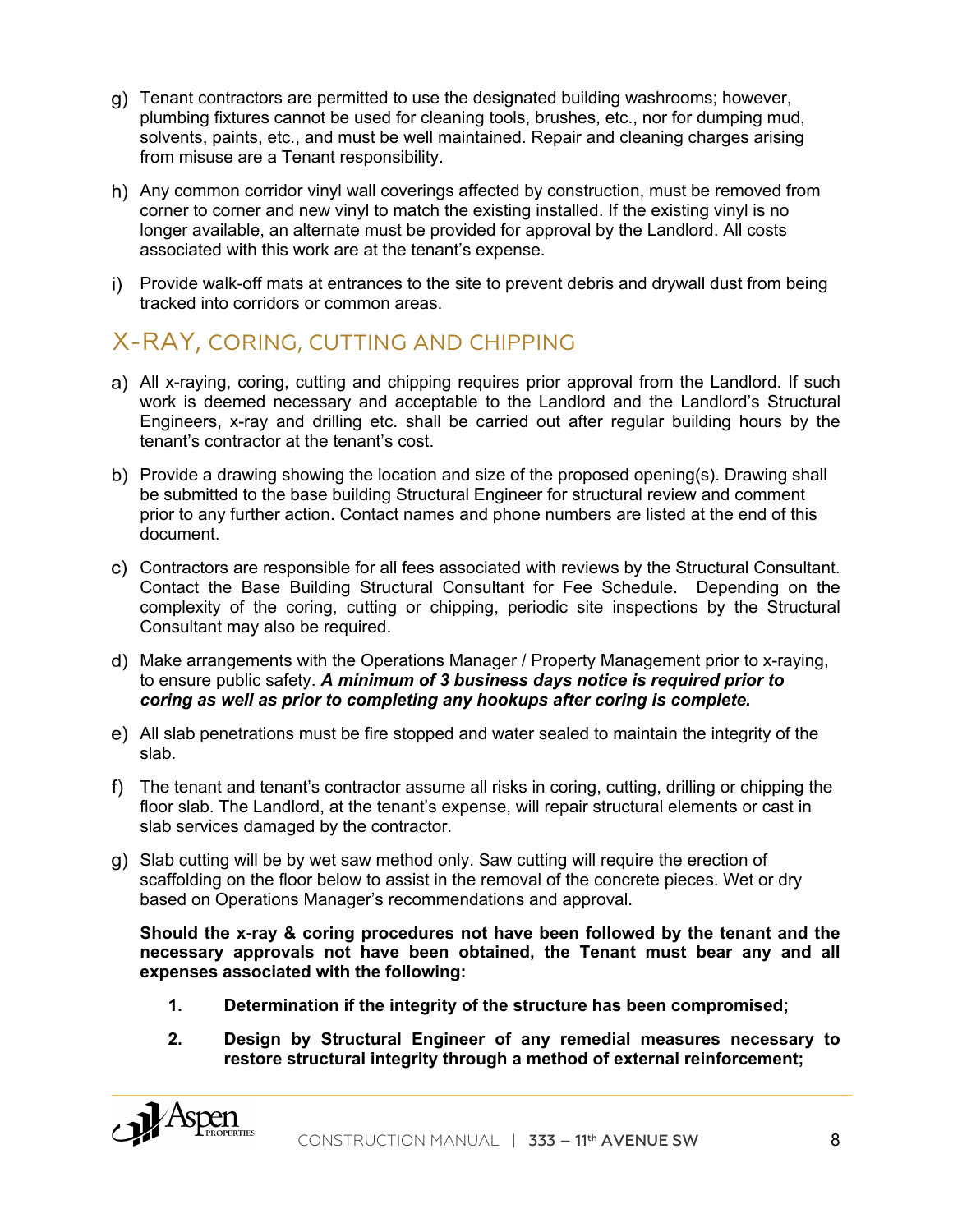#### **3. Implementation of such remedial measures.**

## ACCESS TO EXISTING TENANT SPACE

- a) Arrange access to existing tenant spaces through Aspen Property Management. A Security Clearance request must be completed and a minimum of 2 business days' notice is required
- Costs incurred by adjacent tenants, for security, repairs, or cleaning will be borne by the Landlord and charged back to the tenant/contractors, inclusive of a 15% administration fee.
- The Landlord will not provide access to occupied tenancies without written authorization from that tenant, obtained by Aspen Property Management. Contractors are not to go directly to any occupied tenants for approval of access.

## LIFE SAFETY SYSTEMS

Life Safety Systems refer to Fire Alarm systems, Emergency Power, Lighting systems, Fire Pumps, Standpipe and Sprinkler systems, Smoke Exhaust and Emergency Pressurization systems.

- Contact the Operations Manager for final tie-in and verification.
- All Fire Alarm work, including conduit & wiring, disconnects, connections and final tie-ins of speakers, sprinklers, pull stations, smoke detectors and other life safety devices must be completed by the Landlord's designated Base Building Fire Alarm contractor. The tenant must retain the designated Base Building Fire Alarm contractor directly.
- Work affecting Life Safety systems must be completed after normal business hours.
- Notify the Operations Manager by way of Fire Impairment Request of any activity that may affect the fire alarm system (e.g. welding, grinding or soldering), at least two business days in advance.
- e) Due to the new City of Calgary FIRE FEES BY LAW #40M2003, SECTION 6 All preventable fire alarms will incur a charge of \$1,000 per occurrence to the responsible party, payable to Aspen Property Management.
- When grinding, soldering, or welding, a 10 lb. ABC fire extinguisher must be available within 10 feet of the Work. Hot work permit must be submitted to landlord.
- Fire system impairments and sprinkler systems cannot exceed an 8 hour time period and must be put back in to full operation at the end of each day when Contractors leave the site. Extended impairments will not be allowed.
- h) At no time shall a floor be left unattended during fire system impairment.
- All changes, additions, deletions, or modifications to Fire Alarm systems must be reviewed by the Landlord and the Base Building Electrical Consultant prior to commencement of work.
- $\mathbf{i}$  In the event of a fire alarm please follow the below steps:
	- 1.333 11<sup>th</sup> Avenue is equipped with a single stage fire alarm: Listen for alarm tones over the building's emergency communication system:

• **Evacuation (Fast - 120 beats per minute)** 

2.Close, but do not lock, doors behind you.

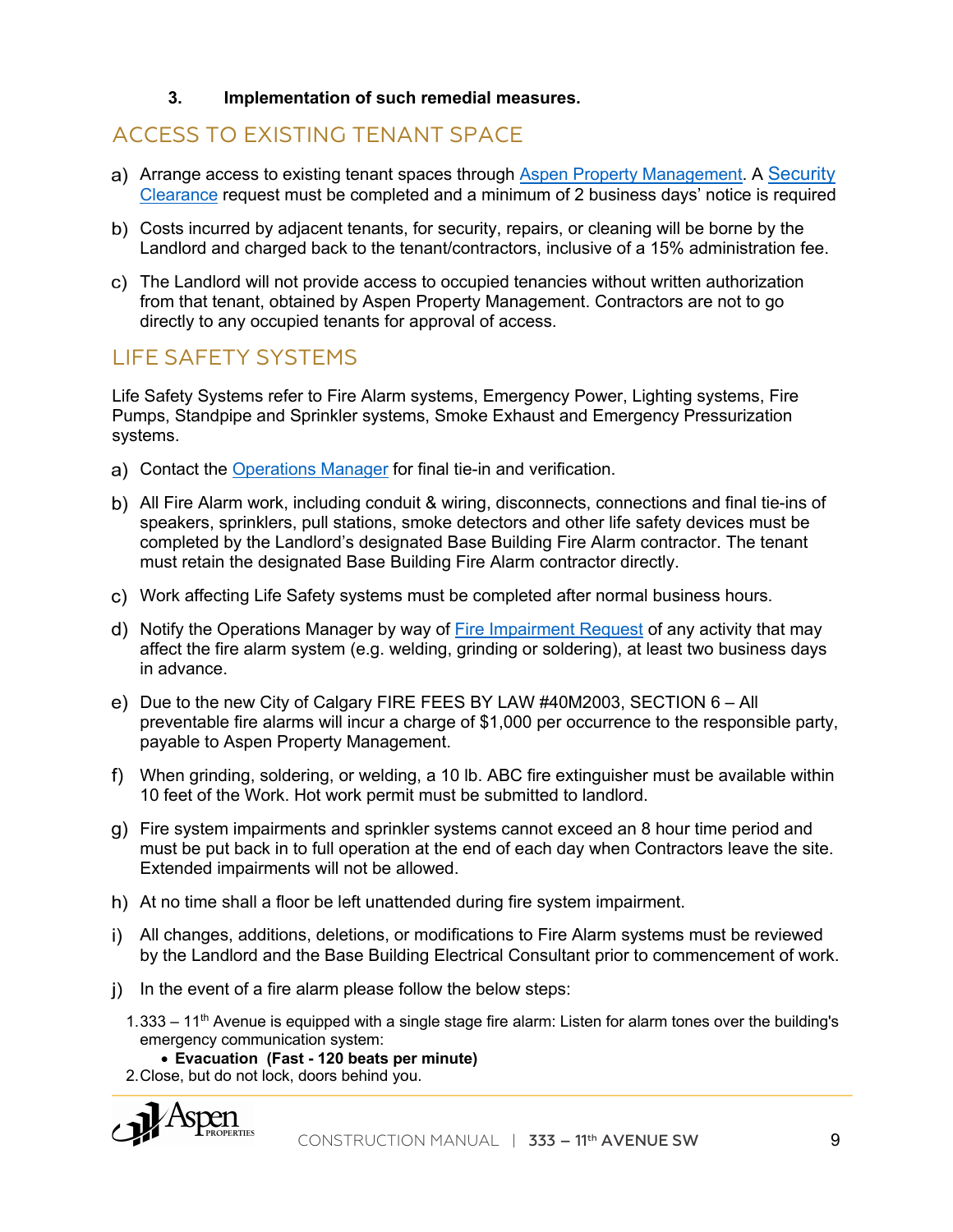- 3.Before opening any doors, feel the surface for heat. If the door is hot, proceed to another exit. Heat may be an indication of fire on the other side of the door.
- 4.Once you hear the evacuation tone please exit via nearest stairwell.
- 5. Exit 333  $-11<sup>th</sup>$  Avenue via marked exits and proceed the muster point. The muster point is located to the South of the building at the Southeast corner of  $12<sup>th</sup>$  Avenue.

Once the Fire Department deems it is safe to return to your work area, you will be advised to resume normal business operations.



## HOARDING

- Hoarding may be required depending on the nature and location of the proposed work. Contact Aspen Property Management for instructions.
- b) Hoarding cannot be installed or removed without authorization from the Aspen Property Management.
- Hoarding door must be closed at all times during construction. Hoarding locks and keys can be obtained through the Chief Building Engineer. Keys must be signed in and out on a daily basis, from the Security Concierge Desk.
- d) The exterior of the site or site hoarding must be kept clean at all times.
- Advertising is not allowed without prior written consent from the Property Manager.
- f) Contractor identification signage is not permitted.

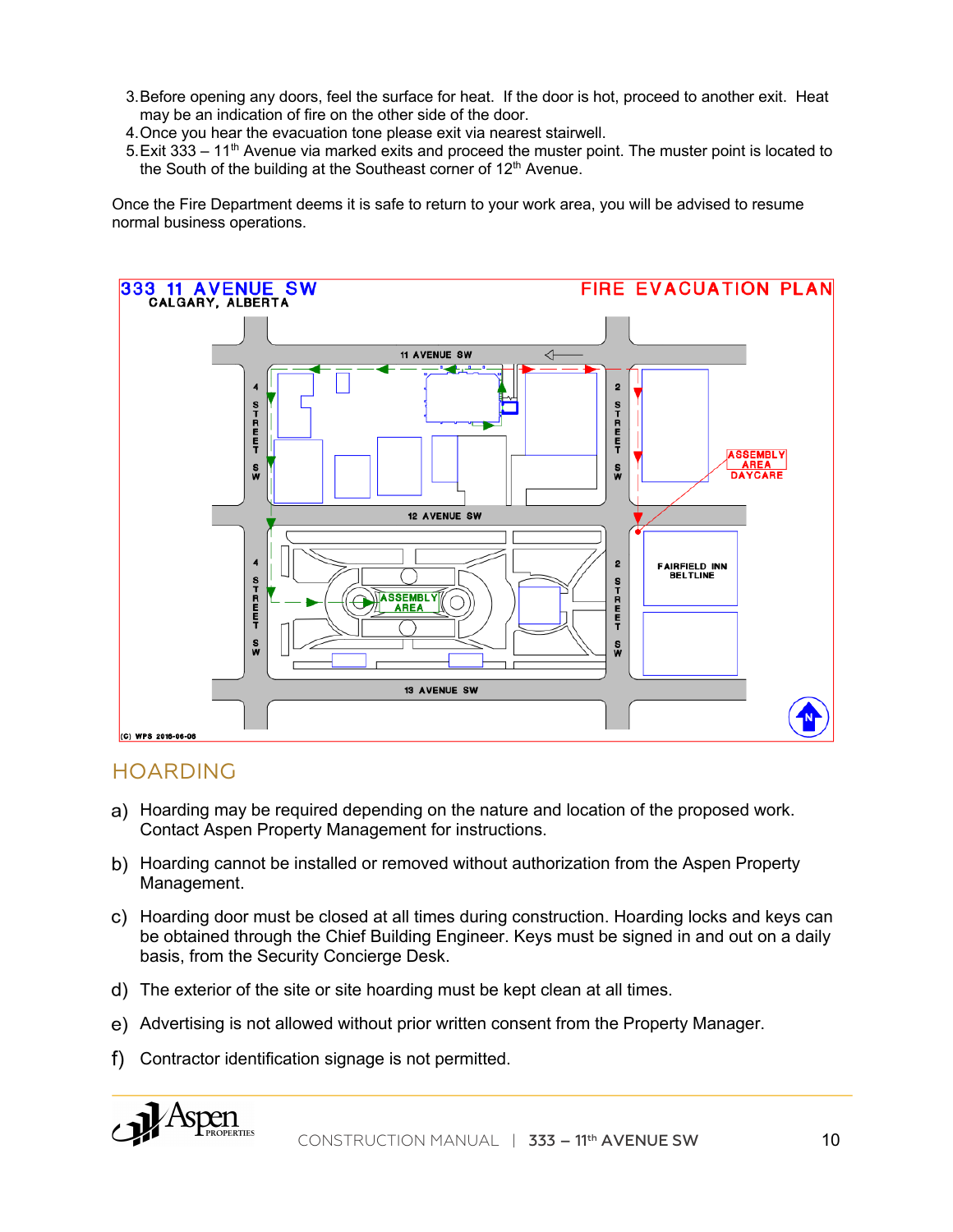## BASE BUILDING SYSTEMS

- Contact the Operations Manager for all work affecting Base Building HVAC, Electrical, Plumbing, Life Safety, Architectural or Structural Systems.
- Any furniture or millwork around radiation cabinets, or the base building HVAC system, must be designed to allow for adequate access to the cabinets and systems for maintenance.
- The potential for accidental power outages to large parts of the building exists. The Contractor is expected to use caution and inspect the work prior to energizing the system. Ensure only qualified personnel work on the electrical system.
- Contact the Operations Manager prior to tripping circuit breakers.
- Damages to Landlord or existing tenant systems will be repaired by the Landlord at the contractor's expense.
- Clean all air diffusers, grills, and perimeter radiant / induction units upon completion of work and prior to occupancy, to the satisfaction of the Landlord.
- Welding within or on the premises must conform to specific guidelines regarding handling of smoke, pressurized tanks, WHMIS, and fire alarm. Contact the Operations Manager for details.

# MECHANICAL SPECIFICATIONS

- a) Avoid leaving VAV boxes uncontrolled and delivering air volume during modifications. This adversely affects our building static control. Temporarily cap supply air ductwork as necessary.
- b) Pneumatic thermostats to be removed and coiled up in ceiling to prevent damage
- c) Filters to be installed to keep perimeter coils clean, return air filter to be installed to eliminate dust from entering building duct systems
- d) Leak detection for any water supply line; to be tied into base building BMS automation system or local control of a shutoff valve
- e) If perimeter cabinets are to be painted; remove and prep as per Operation's instruction.
- f) Access panels to be provided within millwork where building services are located.
- g) Add as built floor layouts to existing BMS
- h) Provide balancing reports when space is complete; balancing and calibration of new and reused / existing VAV's is to be included.

#### **For further information, please contact the** Operations Manager**.**

## ELECTRICAL SPECIFICATIONS

- a) During demolition, currently used comms by building BMS, wireless internet switch, antennas and TELUS fibre are not to be removed or tampered with in any way unless specified by the Landlord.
- b) Electrical room to be kept clean and free of debris
- c) Communication cabling, including but not limited to, voice, data and network must be ran in the cable tray. Communications from the cable tray, for terminations to walls, can be ran in conduit fastened by straps or carlon using J Hooks.
- d) Contractor for access control must be base building. Please contact Operations Manager / Property Management for disconnection of access control to the entrance prior to demolition.
- e) Lighting control to come from 277V/ 120V lighting panel ONLY; no low voltage 120/208 V tenant panels to be used for lighting. All lighting must be connected to the base building lighting control.
- f) Type AA Base Building LED Light fixtures removed and returned to Landlord

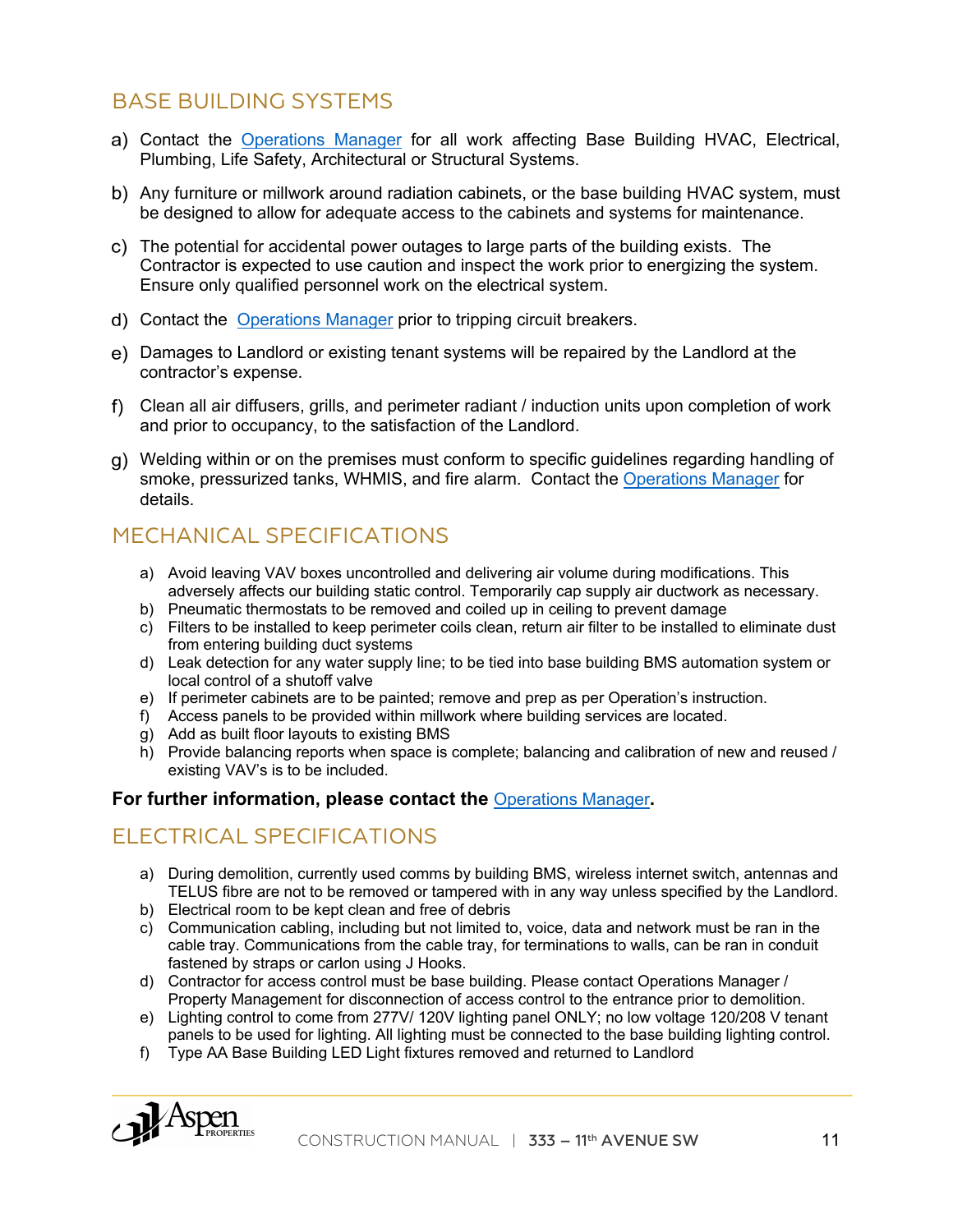g) Base building consultants and engineers to be used for any fire alarm device removal and reinstallation

Please ensure to contact the Operations Manager for cabling requirements prior to commencing work.

## **METERS**

Meters for gas, water and electrical may be required to monitor disproportionate utility consumption. Confirmation from Aspen Property Management is required. Refer to Mechanical and Electrical drawings for meter information. Meters shall have capability to be connected to the base building automation control system.

A specification sheet for each must be provided for approval.

## AIR BALANCING

Upon completion of work, submit two (2) copies of the Air Balancing Report to the Operations Manager / Property Management. Air balancing must be done if any HVAC changes are made.

## ELECTRICAL POWER SHUT-DOWNS

All requests for electrical power shut downs must be made in writing and submitted for approval to the Landlord, 15 days prior to the required shutdown. Refer to Item 1.3.5, "Electrical Changes which Require Base Building Shutdown," of the Tenant Design and Working Drawings. Cost varies as per occurrence.

## CONSTRUCTION CLEANING

- Cleaning necessitated by construction, must be coordinated with the building janitorial contractor at tenant/contractor's expense.
- All efforts must be made by the contractor to contain debris/contaminants entering areas outside the work space. The Landlord will clean at the contractor's expense.
- The following list represents the minimum standard for construction cleaning, prior to Tenant move-in:
	- Dust horizontal surfaces (windowsills, ledges, counters, cupboards, vents, etc.)
	- Clean interior windows and window frames
	- Clean all doors and frames
	- Clean all light lenses after construction is complete
	- Spot wipe walls as required
	- Clean kitchen sinks, fixtures, cupboards, cupboard interiors, appliances
	- Total and complete cleaning of washrooms
	- Vacuum all carpets
	- Dust mop, wet mop, or, if necessary, strip, seal and wax all hard surface flooring
	- Spot clean elevator doors as required
	- Remove covers of perimeter radiation cabinets and/or induction cabinets and thoroughly clean inside-heating fins. Ensure both the inside and outside of the covers are cleaned.

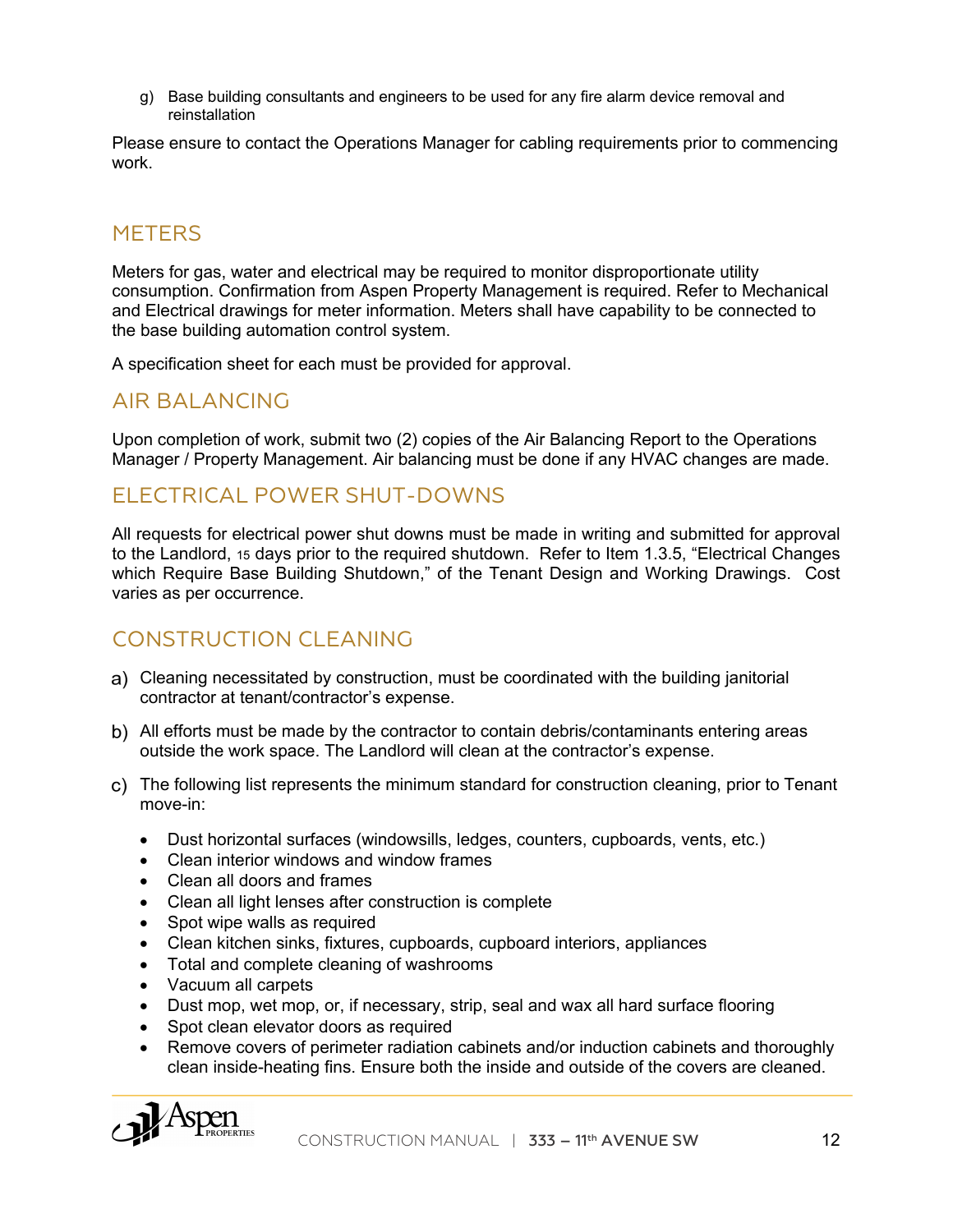Maintain ceiling plenum voids within demising walls clean and free of construction debris and off-cuts. Inspect upon completion of the project. Costs required to clean areas will be charged back to the tenant/contractor.

## OCCUPATIONAL HEALTH AND SAFETY

- The contractor must have in its possession, Safety Rules and Procedures that are in accordance with the Occupational Health and Safety Acts and the Worker's Compensation Board, and that are specific to the work being completed.
- b) It is the contractor's responsibility to ensure that its employees, sub-contractors, invitees, etc. comply with the contractor's published Safety Rules and Procedures. Failure to do so may result in the contractor being removed from the site.
- The contractor must provide certificates related to work they are completing ie. Fall Protection training for working at a height, WHMIS training and MSDA sheets for materials.

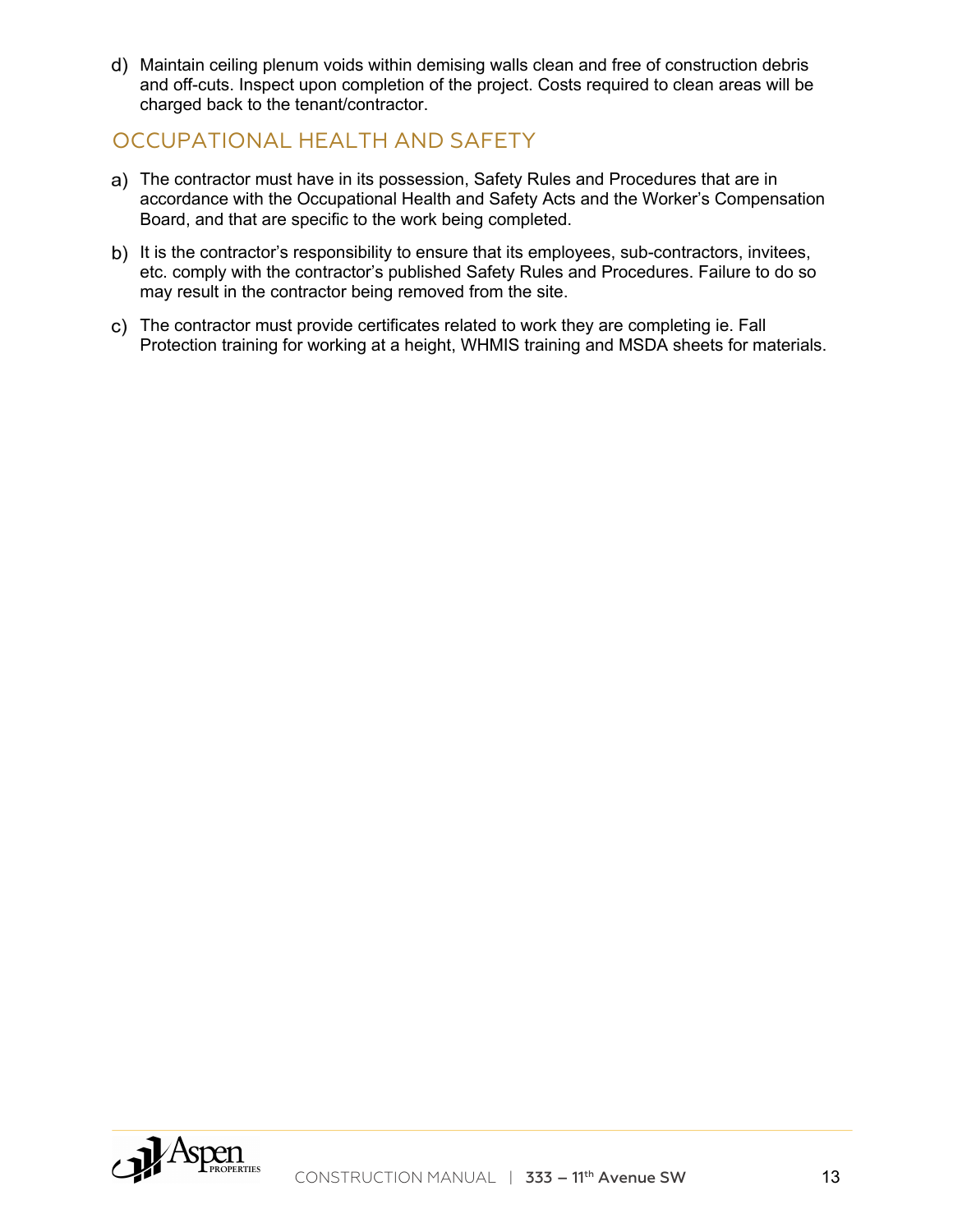## ENFORCEMENT

It is the contractor's responsibility to enforce these rules with their employees and subtrades. contractor's and their employees or sub trades are allowed only in those areas in which they are working. Contractor's, employees or subtrades found in unauthorized areas will be removed from the building premises.

The contractor must provide a copy of the contractors' safety procedures, evacuation plan, updated contact list and must have a contact list posted at entry/exit for any constructions areas and or working spaces.

## LANDLORD REPRESENTATIVES

| <b>Property Manager</b>                              | <b>Ciara Keane</b>     | 403.781.8504 |
|------------------------------------------------------|------------------------|--------------|
| <b>Assistant Property Manager Clare Farry</b>        |                        | 403.216.2241 |
| <b>Assistant Property Manager Kimberley Ferguson</b> |                        | 403.781.8507 |
| <b>Operations Supervisor</b>                         | <b>Dwayne Couronne</b> | 403.781.8502 |
| <b>Operations Manager</b>                            | <b>Dana Quinn</b>      | 403.781.8516 |

*THE CONTRACTOR AND HIS EMPLOYEES WILL ADHERE TO ANY ADDITIONAL RULES AND REGULATIONS AS THEY MAY ARISE DURING THE COURSE OF CONSTRUCTION.*

**I / WE HAVE READ AND AGREE TO FOLLOW THE RULES AND REGULATIONS AS OUTLINED ABOVE DURING THE COURSE OF CONSTRUCTION:**

*Signed Company Date*

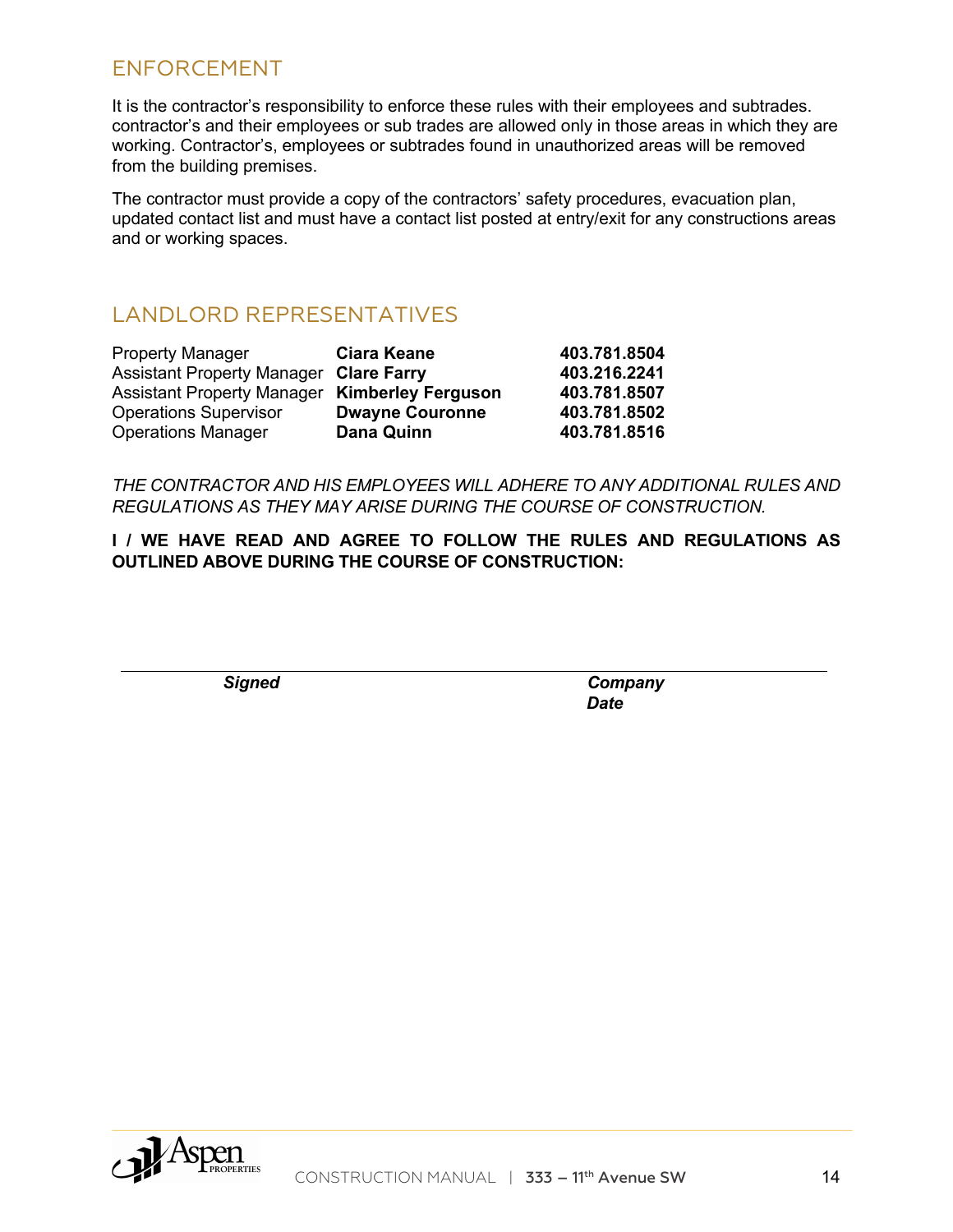Prior to an approval being issued by the Landlord, a fully executed Lease Agreement, must be in possession of the Landlord. In addition, the following items must be completed and submitted to the Landlord's Representative.

- $\Box$  Lease Agreement executed by the Tenant & Landlord.
- □ Drawings, Specifications and Scope of Work as per pages 2-6 of this document.
- $\Box$  Written approval of drawings by Landlord.
- □ Insurance Certificate provided on Landlord's standard form.
- □ Building Permit or copy of Building Permit application.
- **Q** WCB Certificate of good standing.
- $\Box$  List of contractors and trades to be used including contact names and phone numbers.
- **Q** Detailed Construction Schedule.
- **Q** Emergency Contact Numbers for all contractors and supervisors responsible for project.
- $\Box$  Completed site meeting with the Landlord's Representative

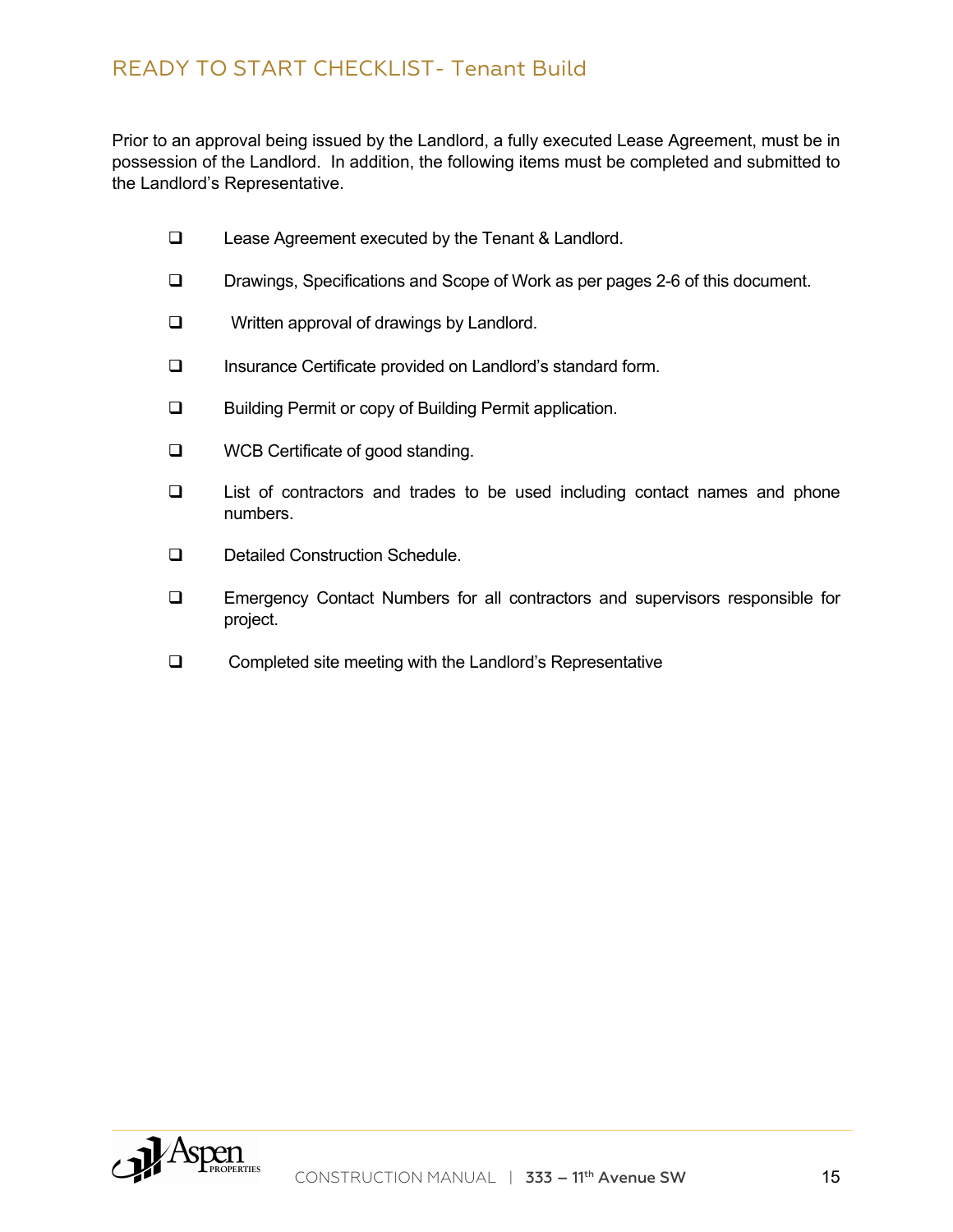It is the tenant's/contractor's responsibility to ensure the construction has been completed in accordance with this document. The Landlord at the tenant's/contractor's expense will complete items that remain incomplete. The following documents must be complete and submitted to the Landlord's Tenant Coordinator.

- **Q** Fire Alarm and Life Safety Verification.
- $\Box$  Air Balance Report as completed by the base building contractor or other approved contractor
- **Q** Architect's Certificate of Completion.
- □ Final Electrical and Mechanical engineers sign-off stating work is completed in accordance with design drawings and specifications.
- $\Box$  Copies of all permits and certificates related to work.
- $\Box$  All manuals for equipment (O&M) tied into any base building systems.
- **Q** Statutory Declaration.
- □ As-built Mechanical Drawings with the associated CAD and/or PDF version.

| PDF's are to be labeled as follows: | In |
|-------------------------------------|----|
|                                     |    |

PDF's are to be labeled as follows: Indicate "As-Builts" – Mechanical Name of Contractor Project Name, Floor and Address Project Date (Month-Year) Name of Company Prepared By

q As-built Electrical Drawings with the associated CAD and/or PDF version.

PDF's are to be labeled as follows: Indicate "As-Builts" – Electrical

Name of Contractor Project Name, Floor and Address Project Date (Month-Year) Name of Company Prepared By

- **Q** Provide a separate partition plan, to include demising at tenants' space and common areas for updated safety EVAC plan
- **Q** All Pre-Occupancy cleaning must be completed.

Until the above items are complete, tenant concerns related to comfort and cleanliness of the premise, will be the responsibility of the tenant. Aspen staff will only be able to respond on a "fee for service" basis.

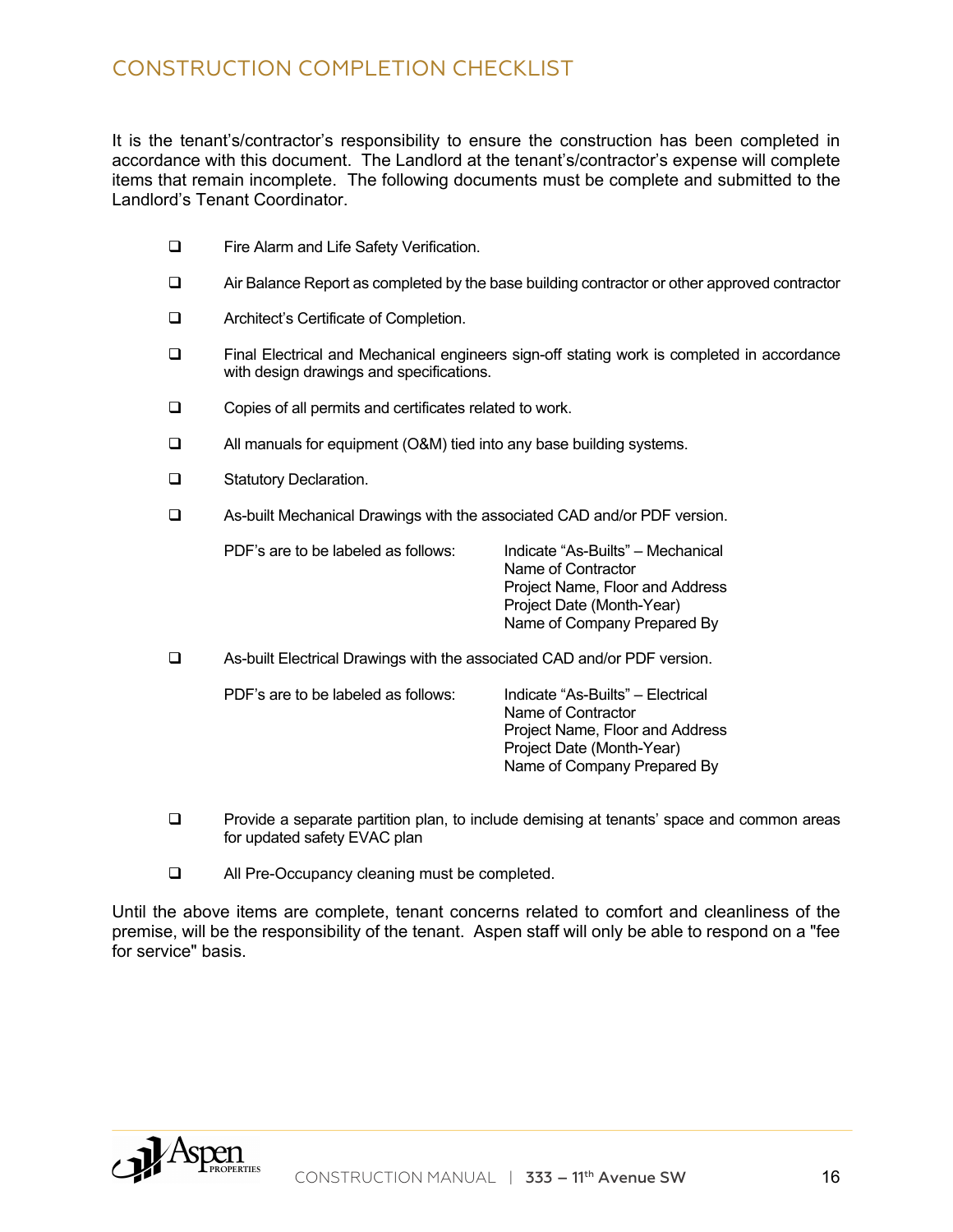## SCHEDULE A

## TENANT DESIGN AND WORKING DRAWINGS

Please submit for review, a detailed scope of work, CAD ver. 14 or later and three (3) sets of Tenant Design Working Drawings and Specifications of all work proposed within the leased premises. (A PDF version is also acceptable)

Landlord shall provide their drawing review within five (5) working days from receipt of the working drawings and specifications. One set of drawings to be returned and stamped "Reviewed" with comments, if any, with the understanding that the drawings may be subject to change if requested.

Any revised drawings are to include all the comments and corrections and a set of prints provided prior to commencing work. Drawings to be resubmitted shall be revised to conform to the requirements and re-submitted for subsequent Landlord review. Any revisions to the Landlord reviewed drawings must be submitted for further review, and work must not proceed until the revised drawings are returned to the Contractor.

A copy of the Landlord-reviewed drawings must be kept on the job site for viewing throughout the construction period.

Additional or expanded information, for purposes of definition or clarification before giving approval may be required.

Working drawings should supply the information listed below.

#### *Complete Floor Plans (drawing scale of 1/8" = 1')*

- a) Location of all major fixed elements within the leased premises dimensionally related to grid lines and demising partitions.
- b) Location and layout of rooms of unusual loading concentrations such as centralized filing areas, UPS unit, air conditioning units, cable trays and calculations of unusual loadings in access of 75 lbs. per square foot.
- c) Location of power, telephone, data and communications outlets.
- d) Room names and uses.
- e) Floor materials and finishes throughout the premises.
- f) Where the leased premises occupy less than a full floor, a drawing of the entire floor showing the location of leased premises and its relationship to the elevator lobby, exits, washrooms, etc. is required.
- g) Partition types.
- h) Location of exit lights.
- i) Hardware schedule and keying requirements.

#### *Complete Reflected Ceiling Plans (scale: 1/8" = 1')*

These should include lighting layout, ceiling pattern, materials and suspension system, and the types and wattage of any proposed special lighting fixtures. Also include:

- a) Location and types of sound baffles above ceiling.
- b) The location of any access panel required to service building systems.

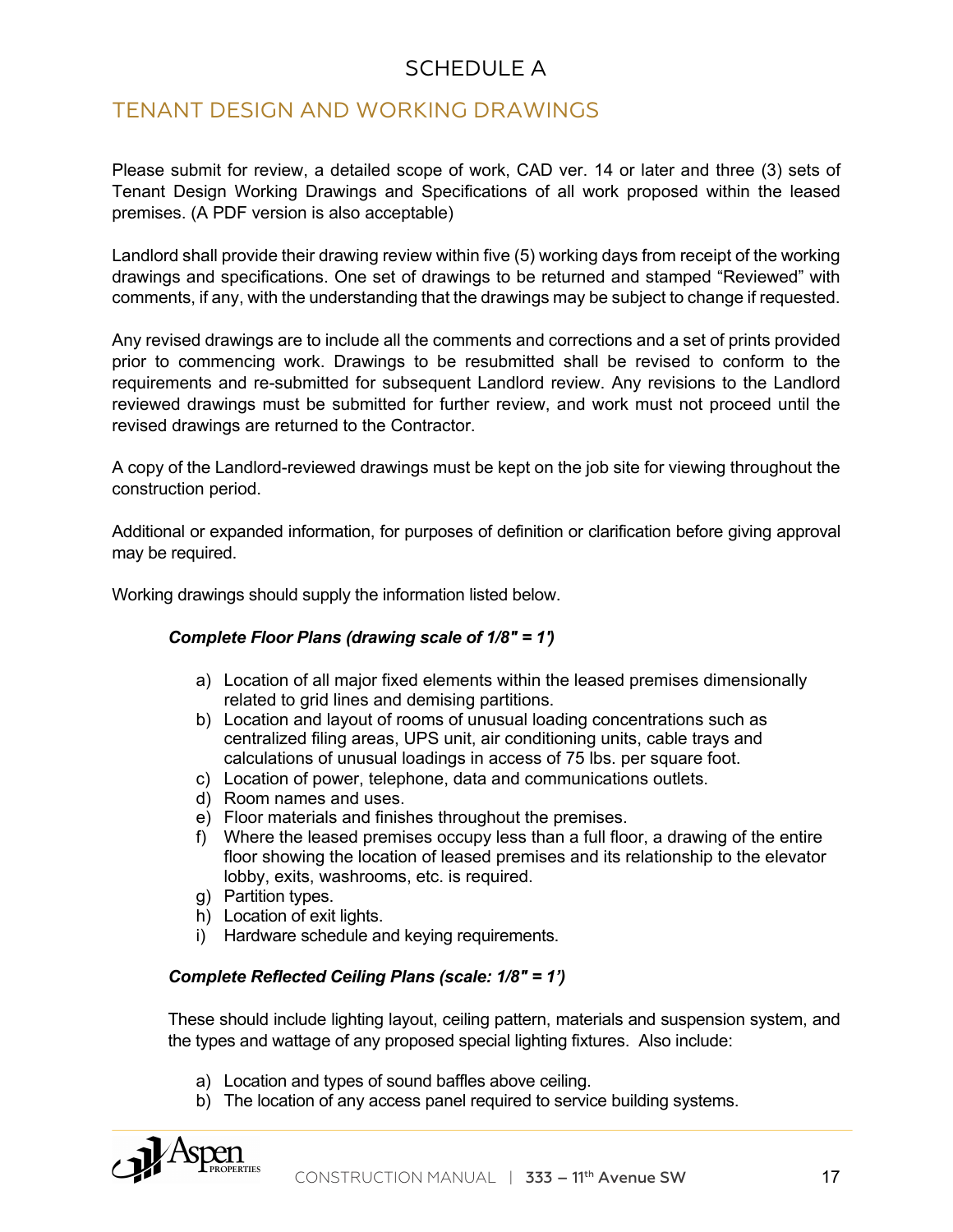#### *Complete Construction Details*

These plans should be appropriately scaled and indicate methods of construction. *Complete Electrical, Mechanical, Sprinkler, Building Automation, Security, Communications, Data, Life Safety System Drawings* **(scale: 1/8"=1') complete with Engineer's stamp.**

- a) Details of all alterations and all additions to the **BASE BUILDING**, as well as base building conditions, which remain unchanged.
- b) Details of all metering equipment changes to conform to base building standards.
- c) Details of all lighting control equipment changes to conform to base building standards.
- d) Details of breaking out receptacle panels from the lighting panels to conform to base building standards. Note: This is required to avoid the possibility of breakers being tripped due to a lighting equipment problem.
- e) Schedule for any changes to fire, sprinkler and security systems.
- f) Heat generating equipment, their specifications and heat output will be required on the mechanical drawings.
- g) Cooling generating equipment and cooling output will be required on the mechanical drawings.

#### *Electrical changes which Require Base Building Shutdown*

Submit a detailed plan for approval showing the amount of time required for the changes or additions as proposed on the electrical drawings and the preliminary work planned to minimize down time **15 days prior** to the proposed shutdown.

Weekly meetings shall be setup by the project team until the completion of the shutdown.

A plan to restore power to the building in case of emergency or problem will be developed in conjunction with the Landlord.

A representative of the project management team is to be on site during the shut-down to ensure that any problems arising with the work being carried out can be resolved, thus avoiding the need for a second shutdown.

The Project Management Representative will be responsible to update their client on the status of the shutdown.

All costs incurred as a result of the shut-down by the Landlord will be charged to the project.

#### *Complete Structural Drawings*

These drawings must be supplied where special conditions warrant their production i.e. openings in slabs, libraries, file rooms, vaults, etc.

Slab x-raying or other detective method must be approved by the Landlord prior to being carried out. Submitted proposed locations and scheduling of the x-raying is required. A minimum of **72 hrs written notice** is required prior to x-raying. Upon completion, x-rays must be reviewed and approved by the Landlord before any coring commences.

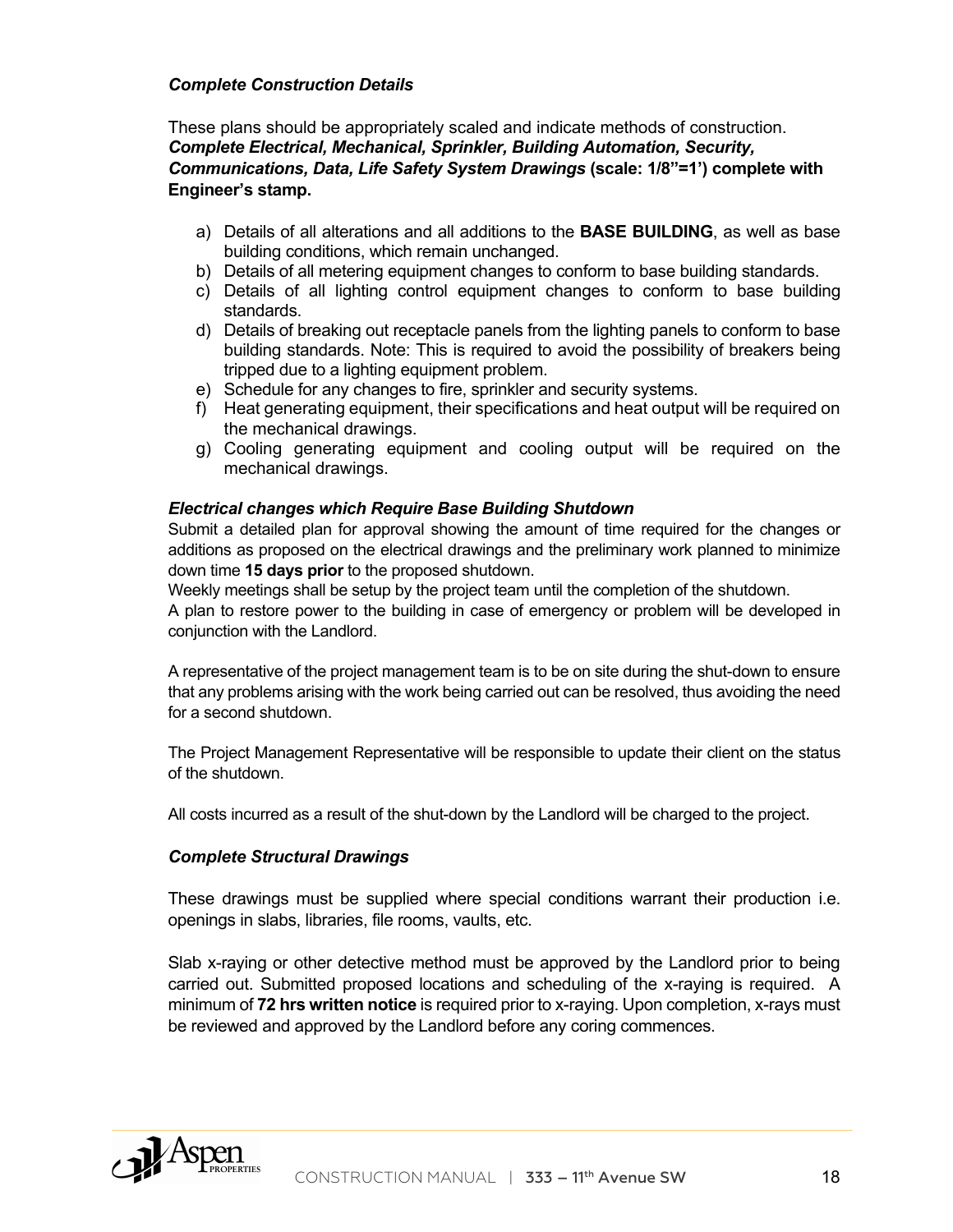Upon completion of construction the Tenant is responsible to submit "as built" Architectural, Electrical, Mechanical, Security, Communications, Data and Structural Drawings on CAD ver. 14 or newer to the Landlord for their records.

## LIST OF PERTINENT/APPROVED CONTRACTORS

## BASE BUILDING CONSULTANTS

These professional engineers have been designated as base building consultants.

| <b>MECHANICAL</b>          |                   |
|----------------------------|-------------------|
| <b>TMP Consulting Ltd.</b> | Tel: 403.259.6707 |
| <b>ELECTRICAL</b>          |                   |
| Designcore                 | Tel: 403.269.2125 |
| <b>STRUCTURAL</b>          |                   |
|                            |                   |

Quinn Saretsky Structural Engineers Tel: 403.289.9937

If the tenant wishes to use consultants other than the above, the landlord will forward the tenant's design drawings to the appropriate base building consultant for review and comment. Costs for review and approval of the tenant's design by each discipline, will be charged to the tenant's account.

Tenants can carry these pre-approved Contractors in their quotations for tenant renovations. Where appropriate, the "designated base building contractor" is indicated. "Designated base building contractors" must be retained to complete work identified on the engineered drawings as "base building tie-in work".

### LANDLORD APPROVED GENERAL CONTRACTORS

| <b>E&amp;P</b> Enterprises         | Tel: 403.275.3755 |
|------------------------------------|-------------------|
| Sifton Interlake Construction Ltd. | Tel: 403.243.1233 |
| Persimmon Contracting Ltd          | Tel: 403.242.4156 |
| <b>Carlson Construction</b>        | Tel: 403.460.6524 |

#### LANDLORD APPROVED SPRINKLER CONTRACTORS

| <b>Constant Fire Protection Services</b> | Tel: 403.279.7973 |
|------------------------------------------|-------------------|
| DT Fire                                  | Tel: 403.569.1103 |
| Vipond Fire Protection                   | Tel: 403.253.6500 |

#### LANDLORD APPROVED ELECTRICAL CONTRACTORS

| Seletech Electrical Enterprises Ltd. | Tel: 403.234.0086 |
|--------------------------------------|-------------------|
| Western Electrical Management Ltd.   | Tel: 403.291.2333 |